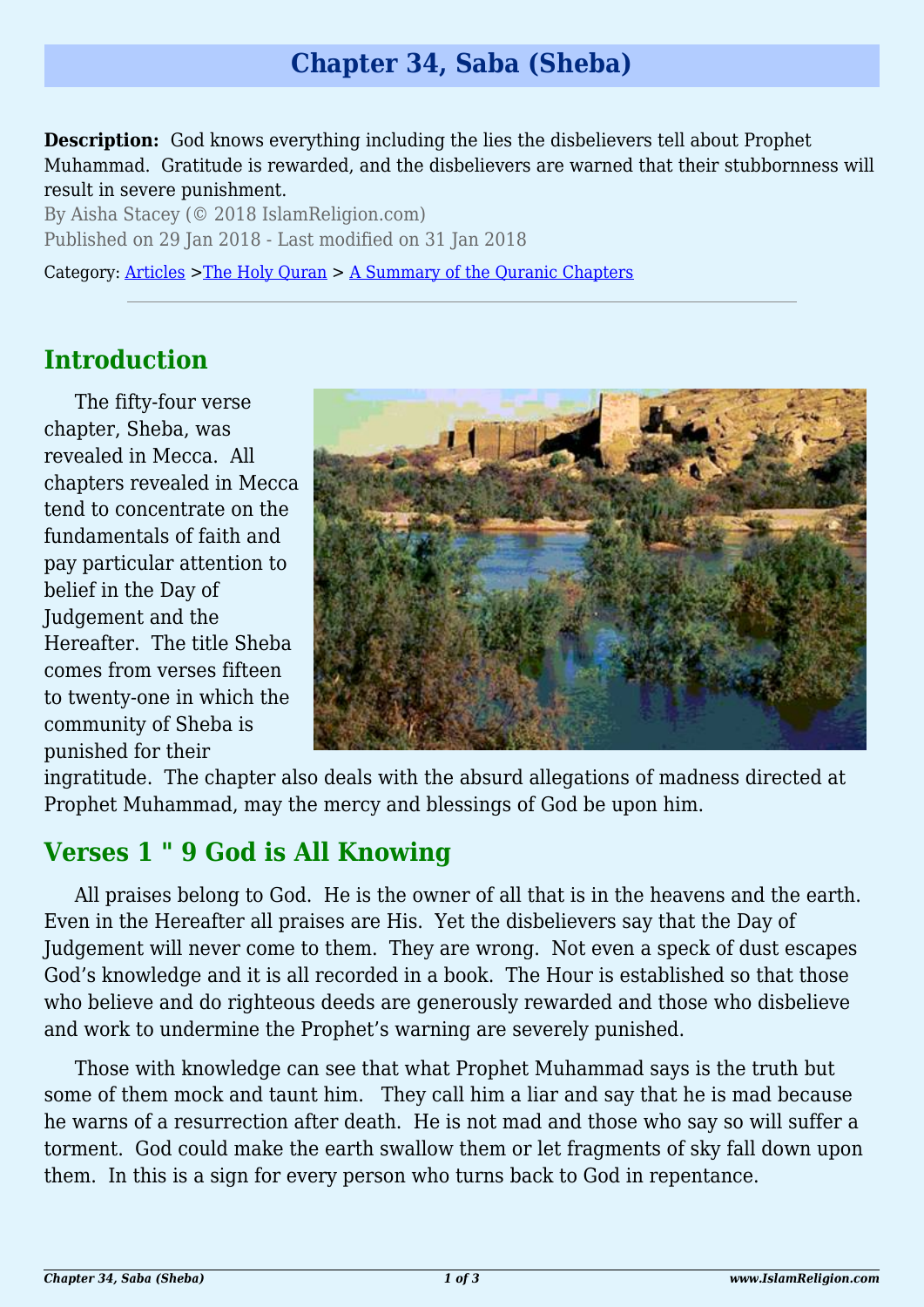#### **Verses 10 " 14 David & Solomon are grateful**

David was showered with God's blessings. He sang praises to God with the mountains and the birds. God made iron pliable for David and commanded him to make chain mail and armour from it. God sees everything. God favoured Solomon with control over the wind and a fountain of molten brass. Many of the jinn worked for Solomon making palaces, statues, water fountains and other amazing things. If they disobeyed, God punished them severely. God told the family of David to work gratefully pointing out that most people are ungrateful. When Solomon died the jinn did not realise he was dead until a small creature eating through his stick made him fall down. If they had known Solomon was dead they would not have continued working.

#### **Verses 15- 21 The people of Sheba are ungrateful**

The people of Sheba had two marvellous gardens, one to the right and one to the left. God told them to eat from what He provided and to be grateful and give thanks. They refused and turned away. God punished them by causing the dam to break, flooding them completely. Because of their lack of gratitude God replaced their two beautiful gardens with bitter fruit and sparse thorny trees. God repays those that are ungrateful. God allowed the people of Sheba to travel easily between the towns he had blessed. They could travel safely both day and night but they were insolent and complained about ease. They were rewarded for their ungratefulness by ceasing to exist as a nation and were scattered throughout the land, and became as mere tales for people to talk about. In this are signs for those who are patient and grateful. Satan cannot force people to disobedience, but God has been given him the power to whisper and seduce mankind so that it serves as a test to distinguish those who are sincere and believe in the Hereafter and those who entertain doubts about its coming.

### **Verses 22 " 30 One God, no partners!**

If you invoke other deities you will find that they have no control over anything, not even a speck of dust. They are no help to God and they possess no ability to intercede. On the Day of Judgment intercession will only work when God gives His Permission. God speaks the truth and He is the One who gives sustenance. God has no partners and he will judge justly. Prophet Muhammad was sent to bring good news and a warning but most people choose not to understand. They ask when the Day of Judgement will come. The knowledge of when it is known only to God and no one has the authority to change it.

### **Verses 31 " 39 A warner for every community**

The disbelievers say they will not believe in the Quran, or the earlier revealed scriptures. If only Prophet Muhammad could see how the disbelievers will act when they stand before God. They will reproach one another and accuse one another but they will all fall silent with regret when iron collars are fastened around their necks. They will be recompensed for what they did.

Every community had a warner sent to them. The affluent people, in general, refused